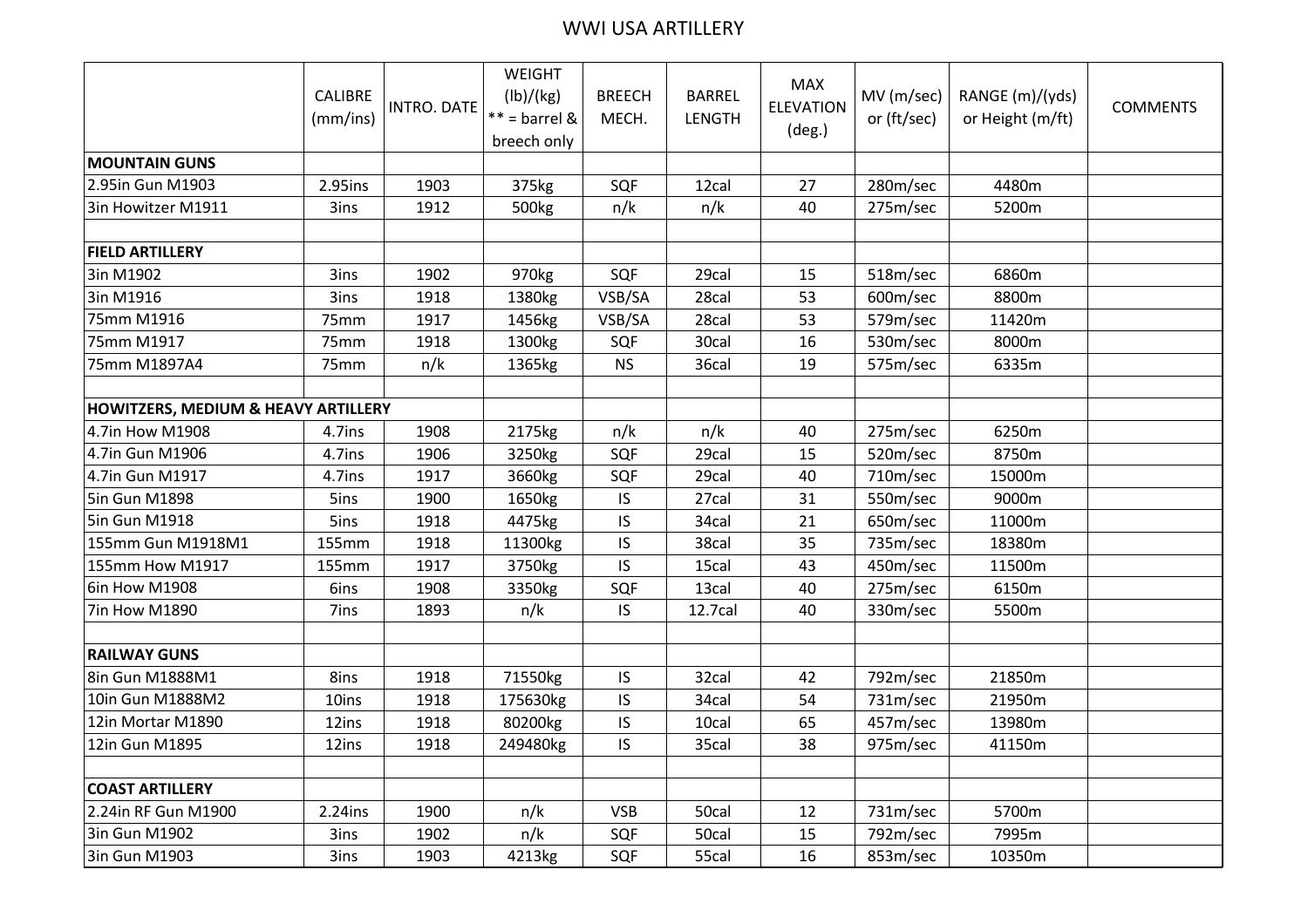## WWI USA ARTILLERY

|                             | CALIBRE<br>(mm/ins) | <b>INTRO. DATE</b> | WEIGHT<br>(lb)/(kg)<br>$**$ = barrel &<br>breech only | <b>BREECH</b><br>MECH.              | <b>BARREL</b><br><b>LENGTH</b> | <b>MAX</b><br><b>ELEVATION</b><br>$(\text{deg.})$ | MV (m/sec)<br>or (ft/sec) | RANGE (m)/(yds)<br>or Height (m/ft) | <b>COMMENTS</b> |
|-----------------------------|---------------------|--------------------|-------------------------------------------------------|-------------------------------------|--------------------------------|---------------------------------------------------|---------------------------|-------------------------------------|-----------------|
| 4in Driggs-Schroeder        | 4ins                | 1900               | n/k                                                   | SQF                                 | 40cal                          | 15                                                | 700m/sec                  | 8100m                               |                 |
| 4.72in Armstrong            | 4.72ins             | 1895               | n/k                                                   | SQF                                 | 49cal                          | 20                                                | 792m/sec                  | 10250m                              |                 |
| 5in Gun M1900               | 5ins                | 1900               | n/k                                                   | SQF                                 | 50cal                          | 15                                                | 792m/sec                  | 10780m                              |                 |
| 6in RF Armstrong            | 6ins                | 1896               | n/k                                                   | SQF                                 | 40cal                          | 16                                                | 655m/sec                  | 9325m                               |                 |
| 6in M1897                   | 6ins                | 1900               | n/k                                                   | IS                                  | 45cal                          | 15                                                | 792m/sec                  | 10800m                              |                 |
| 6in Gun M1900               | 6ins                | 1903               | 20670kg                                               | IS                                  | 50cal                          | 20                                                | 838m/sec                  | 15100m                              |                 |
| <b>6in Gun M1903</b>        | 6ins                | 1905               | n/k                                                   | IS                                  | 50cal                          | 15                                                | 838m/sec                  | 15500m                              |                 |
| 6in Gun M1905               | 6ins                | 1908               | 72125kg                                               | IS                                  | 50cal                          | 47                                                | 853m/sec                  | 25150m                              |                 |
| 6in Gun M1908               | 6ins                | 1910               | 19165kg                                               | IS                                  | 45cal                          | 15                                                | 792m/sec                  | 13525m                              |                 |
| 8in Gun M1888               | 8ins                | 1896               | 40155kg                                               | IS                                  | 32cal                          | 18                                                | 670m/sec                  | 14900m                              |                 |
| 10in Gun M1888M1            | 10ins               | 1891               | 65590kg                                               | IS                                  | 34cal                          | 15                                                | 685m/sec                  | 14900m                              |                 |
| 10in Gun M1900              | 10ins               | 1902               | 180530kg                                              | IS                                  | 40cal                          | 12                                                | 685m/sec                  | 14900m                              |                 |
| 12in Mortar M1890           | 12ins               | 1892               | 71215kg                                               | IS                                  | 10cal                          | 70                                                | 517m/sec                  | 10990m                              |                 |
| 12in Mortar M1908           | 12ins               | 1910               | 65410kg                                               | IS                                  | 10cal                          | 65                                                | 305m/sec                  | 8400m                               |                 |
| 12in Mortar M1912           | 12ins               | 1913               | 74980kg                                               | IS                                  | 15cal                          | 65                                                | 550m/sec                  | 17665m                              |                 |
| 12in Gun M1888              | 12ins               | 1895               | 103875kg                                              | IS                                  | 34cal                          | 15                                                | 681m/sec                  | 16825m                              |                 |
| 12in Gun M1895              | 12ins               | 1898               | 184480kg                                              | IS                                  | 35cal                          | 35                                                | 688m/sec                  | 27525m                              |                 |
| 12in Gun M1900              | 12ins               | 1902               | 305450kg                                              | IS                                  | 40cal                          | 10                                                | 685m/sec                  | 15850m                              |                 |
| 14in Gun M1907M1            | 14ins               | 1908               | 288490kg                                              | IS                                  | 34cal                          | 20                                                | 716m/sec                  | 20850m                              |                 |
| 14in M1909 in Turret        | 14ins               | 1913               | 1050537kg                                             | IS                                  | 40cal                          | 15                                                | 722m/sec                  | 20830m                              |                 |
| 14in M1910                  | 14ins               | 1913               | 309355kg                                              | IS                                  | 40cal                          | 20                                                | 716m/sec                  | 20850m                              |                 |
| 16in Gun M1895              | 16ins               | 1917               | 577882kg                                              | IS                                  | 35cal                          | 20                                                | 685m/sec                  | 25025m                              |                 |
|                             |                     |                    |                                                       |                                     |                                |                                                   |                           |                                     |                 |
| <b>ANTI - AIRCRAFT GUNS</b> |                     |                    |                                                       |                                     |                                |                                                   |                           |                                     |                 |
| 3in M1917A2                 | 3ins                | 1917               | 6800kg                                                | VSB/SA                              | 55cal                          | 85                                                | 853m/sec                  | 8960m                               |                 |
|                             |                     |                    |                                                       |                                     |                                |                                                   |                           |                                     |                 |
| <b>AIRCRAFT GUNS</b>        |                     |                    |                                                       |                                     |                                |                                                   |                           |                                     |                 |
| 2pdr Davis Recoilless       | 40mm                | n/k                | 52lb**                                                | Similar to<br>interrupte<br>d screw | n/k                            | n/k                                               | 1200ft/sec                | n/k                                 |                 |